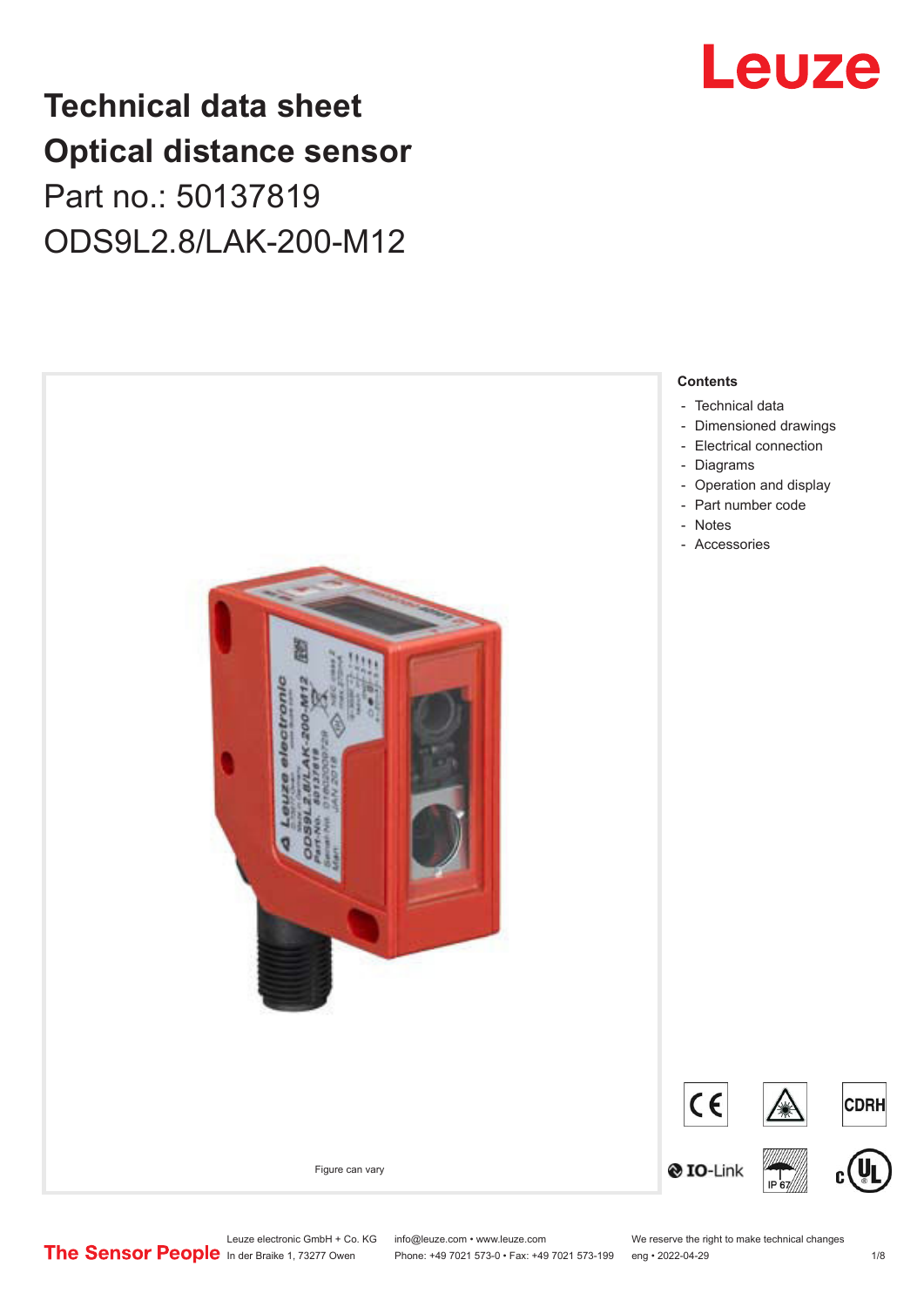## <span id="page-1-0"></span>**Technical data**

# Leuze

#### **Basic data**

| <b>Series</b>           | 9                                      |
|-------------------------|----------------------------------------|
| Application             | Fill-level monitoring                  |
|                         | Length measurement in material cutting |
|                         | Object measurement                     |
| Type of scanning system | Against object                         |
| <b>Special version</b>  |                                        |

**Special version**<br> **Activation input** 

Deactivation input Teach input

#### **Optical data**

| Beam path                            | Collimated             |
|--------------------------------------|------------------------|
| Light source                         | Laser, Red             |
| Wavelength                           | 650 nm                 |
| Laser class                          | 2, IEC/EN 60825-1:2014 |
| <b>Transmitted-signal shape</b>      | Pulsed                 |
| <b>Pulse duration</b>                | 22,000 µs              |
| Light spot size [at sensor distance] | 1 mm [200 mm]          |
| Type of light spot geometry          | Round                  |
|                                      |                        |

#### **Measurement data**

| <b>Measurement range</b>                    | $50200$ mm                                         |
|---------------------------------------------|----------------------------------------------------|
| <b>Resolution</b>                           | 0.01 mm with measurement range of 50<br>$mm100$ mm |
|                                             | 0.1 mm with measurement range of 100<br>mm  200 mm |
| Accuracy, short range                       | $0.5\%50100$ mm                                    |
| Accuracy, distant range                     | 1 %100  200 mm                                     |
| Reference value, accuracy                   | Measurement distance                               |
| Reproducibility (1 sigma)                   | $0.05$ mm                                          |
| Temperature drift, relative                 | $0.02 \%$ /K                                       |
| Referencing                                 | <b>No</b>                                          |
| Optical distance measurement prin-<br>ciple | Triangulation                                      |

#### **Electrical data**

| <b>Protective circuit</b> |                                    | Polarity reversal protection |
|---------------------------|------------------------------------|------------------------------|
|                           | Short circuit protected            |                              |
|                           |                                    | <b>Transient protection</b>  |
|                           |                                    |                              |
|                           | Performance data                   |                              |
|                           | Supply voltage U <sub>R</sub>      | 18  30 V, DC                 |
|                           | <b>Residual ripple</b>             | 0  15 %, From $U_{\rm B}$    |
|                           | <b>Open-circuit current</b>        | $050$ mA                     |
|                           |                                    |                              |
|                           | Inputs                             |                              |
|                           | Number of digital switching inputs | 1 Piece(s)                   |
|                           |                                    |                              |
|                           | <b>Switching inputs</b>            |                              |
|                           | Voltage type                       | DC                           |
|                           | <b>Switching voltage</b>           | $U_{R}$                      |
|                           |                                    |                              |
|                           | Digital switching input 1          |                              |
| <b>Function</b>           |                                    | Activation input             |
|                           |                                    | Deactivation input           |
|                           |                                    | Teach input                  |

Trigger

#### **Outputs Number of analog outputs** 1 Piece(s) **Number of digital switching outputs** 1 Piece(s)

**Analog outputs**

|                          | Analog output 1              |                                                                                                |
|--------------------------|------------------------------|------------------------------------------------------------------------------------------------|
| <b>Type</b>              |                              | Configurable, factory setting: current                                                         |
| <b>Assignment</b>        |                              | Connection 1, pin 2                                                                            |
|                          | <b>Switching outputs</b>     |                                                                                                |
|                          | <b>Voltage type</b>          | DC                                                                                             |
| <b>Switching voltage</b> |                              | high: $\geq (U_{B} - 2V)$                                                                      |
|                          |                              | low: $\leq 2$ V                                                                                |
|                          |                              |                                                                                                |
|                          | <b>Switching output 1</b>    |                                                                                                |
| Assignment               |                              | Connection 1, pin 4                                                                            |
|                          | <b>Switching element</b>     | Transistor, Push-pull                                                                          |
|                          | <b>Switching principle</b>   | IO-Link / light switching (PNP)/dark swit-<br>ching (NPN)                                      |
|                          | <b>Timing</b>                |                                                                                                |
|                          | Response time                | 1 ms, Under constant ambient<br>conditions, 90% diffuse reflection, stan-<br>dard measure mode |
|                          | Readiness delay              | 300 ms                                                                                         |
|                          | Interface                    |                                                                                                |
|                          | <b>Type</b>                  | IO-Link                                                                                        |
|                          |                              |                                                                                                |
|                          | <b>IO-Link</b>               |                                                                                                |
|                          | <b>COM</b> mode              | COM <sub>3</sub>                                                                               |
|                          | <b>Profile</b>               | Smart sensor profile                                                                           |
|                          | Min. cycle time              | $COM3 = 0.5$ ms                                                                                |
|                          | <b>Frame type</b>            | 2.V                                                                                            |
|                          | Port type                    | A                                                                                              |
|                          | <b>Specification</b>         | V1.1                                                                                           |
|                          | <b>SIO-mode support</b>      | Yes                                                                                            |
|                          | <b>Process data IN</b>       | 4 byte                                                                                         |
|                          | <b>Process data OUT</b>      | 8 bit                                                                                          |
|                          | Dual-core operating mode     | Yes                                                                                            |
|                          | <b>Connection</b>            |                                                                                                |
|                          | <b>Number of connections</b> | 1 Piece(s)                                                                                     |
|                          | <b>Connection 1</b>          |                                                                                                |
|                          | <b>Function</b>              | Signal IN                                                                                      |
|                          |                              | Signal OUT                                                                                     |
|                          |                              | Voltage supply                                                                                 |
|                          | Type of connection           | Connector, Turning, 90°                                                                        |
|                          | <b>Thread size</b>           | M12                                                                                            |
|                          | <b>Type</b>                  | Male                                                                                           |
|                          | <b>Material</b>              | <b>Plastic</b>                                                                                 |
|                          | No. of pins                  | $5 - pin$                                                                                      |
|                          | Encoding                     | A-coded                                                                                        |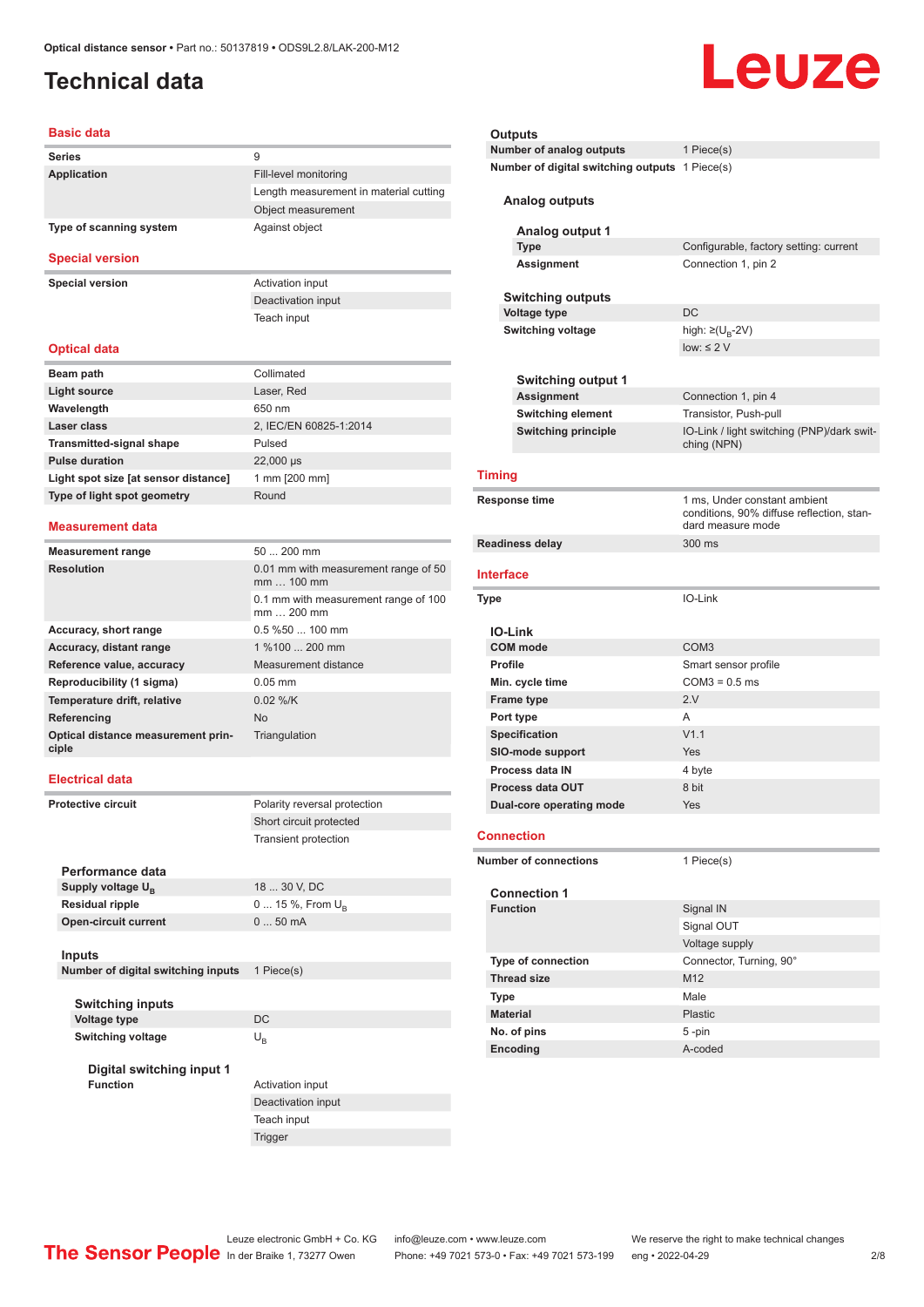# **Technical data**

# Leuze

#### **Mechanical data**

| Design                   | Cubic                        |
|--------------------------|------------------------------|
| Dimension (W x H x L)    | 21 mm x 50 mm x 50 mm        |
| <b>Housing material</b>  | Plastic                      |
| Lens cover material      | Glass                        |
| Net weight               | 50q                          |
| <b>Housing color</b>     | Red                          |
| <b>Type of fastening</b> | Through-hole mounting        |
|                          | Via optional mounting device |
|                          |                              |

#### **Operation and display**

| Type of display             | I FD            |
|-----------------------------|-----------------|
|                             | OLED display    |
| <b>Number of LEDs</b>       | 2 Piece(s)      |
| <b>Operational controls</b> | Control buttons |
|                             | PC software     |

#### **Environmental data**

| Ambient temperature, operation | -20  50 °C             |
|--------------------------------|------------------------|
| Ambient temperature, storage   | $-30$ 70 °C $^{\circ}$ |

#### **Certifications**

| IP 67    |
|----------|
| III      |
| UL       |
|          |
| 90318020 |
| 27270801 |
| 27270801 |
| 27270801 |
| 27270801 |
| 27270801 |
| 27270916 |
| EC001825 |
| EC001825 |
| EC001825 |
|          |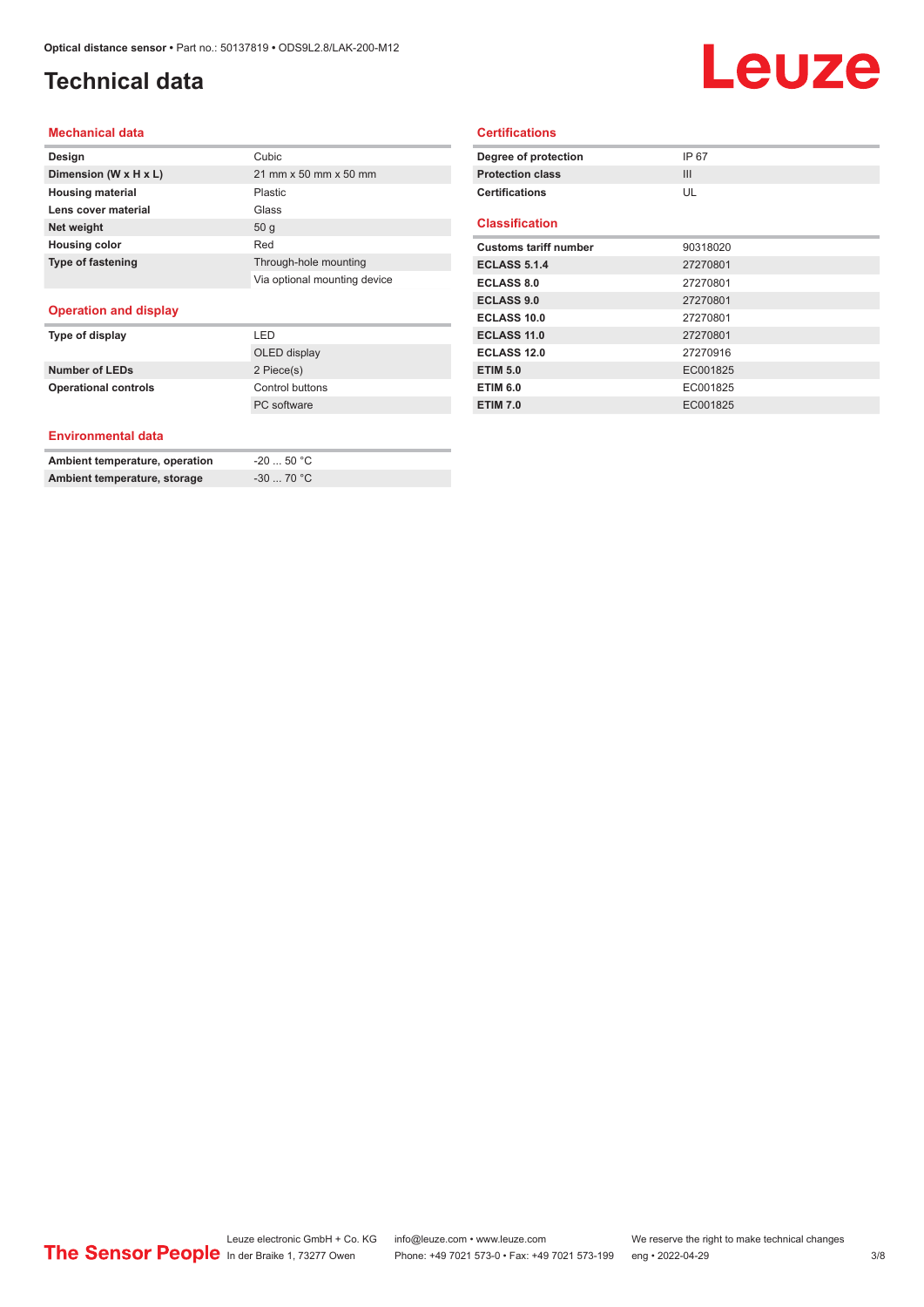## <span id="page-3-0"></span>**Dimensioned drawings**

All dimensions in millimeters



# **Electrical connection**

|  | <b>Connection 1</b> |
|--|---------------------|
|  |                     |

| <b>Function</b>           | Signal IN      |
|---------------------------|----------------|
|                           | Signal OUT     |
|                           | Voltage supply |
| <b>Type of connection</b> | Connector      |
| <b>Thread size</b>        | M12            |
| <b>Type</b>               | Male           |
| <b>Material</b>           | Plastic        |
| No. of pins               | $5 - pin$      |
| Encoding                  | A-coded        |

# Leuze

Leuze electronic GmbH + Co. KG info@leuze.com • www.leuze.com We reserve the right to make technical changes<br>
The Sensor People in der Braike 1, 73277 Owen Phone: +49 7021 573-0 • Fax: +49 7021 573-199 eng • 2022-04-29

Phone: +49 7021 573-0 • Fax: +49 7021 573-199 eng • 2022-04-29 4/8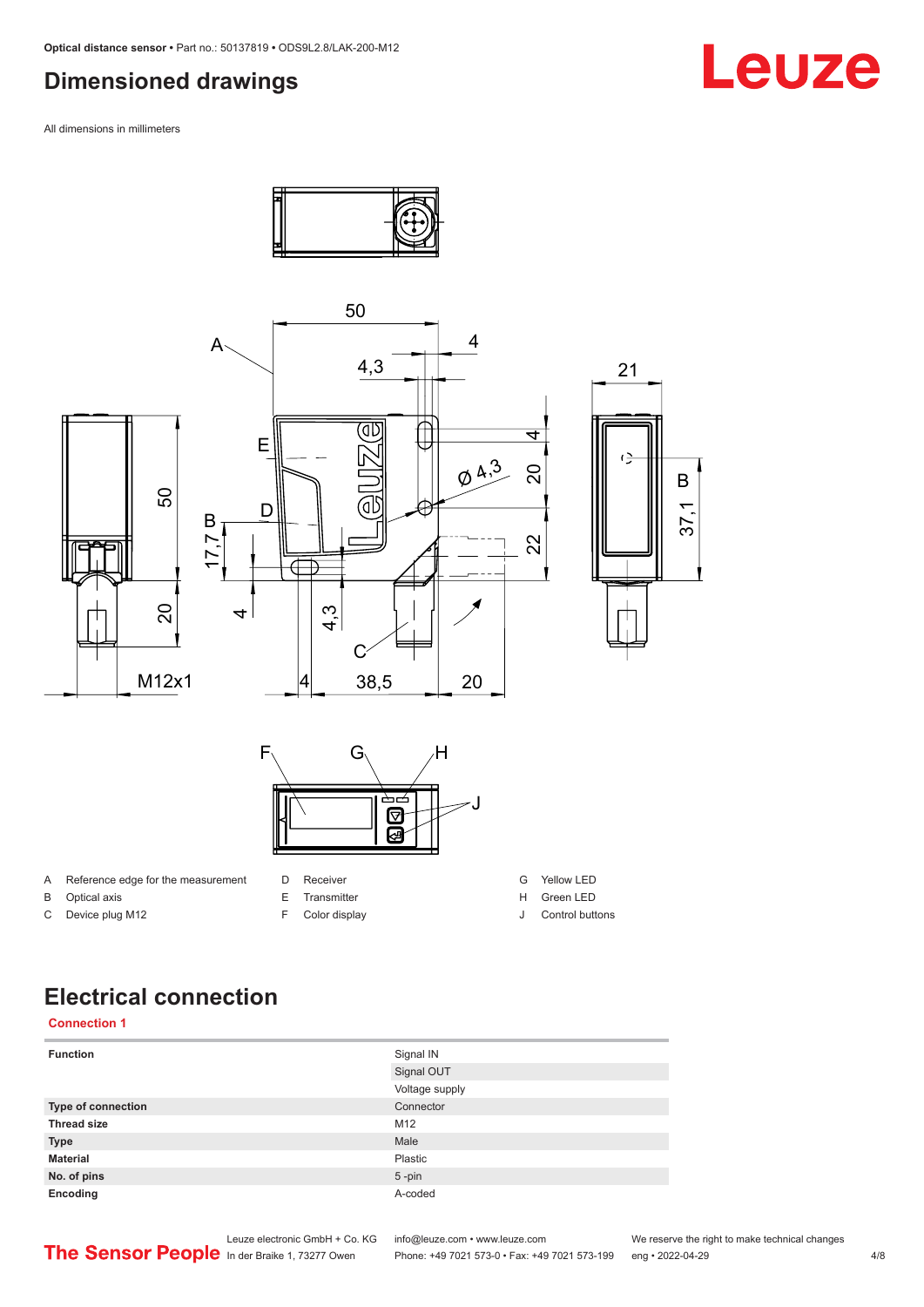# <span id="page-4-0"></span>**Electrical connection**

**Pin Pin assignment** 18 ... 30 V DC + OUT mA / V **3** GND IO-Link / OUT 1 multi funct

# **Diagrams**

Characteristic curve of analog output

![](_page_4_Figure_5.jpeg)

#### Accuracy of measurement

![](_page_4_Figure_7.jpeg)

- x Measurement distance
- y Max. measurement error
- a 0.5% 1% of measurement value

# Leuze

![](_page_4_Picture_12.jpeg)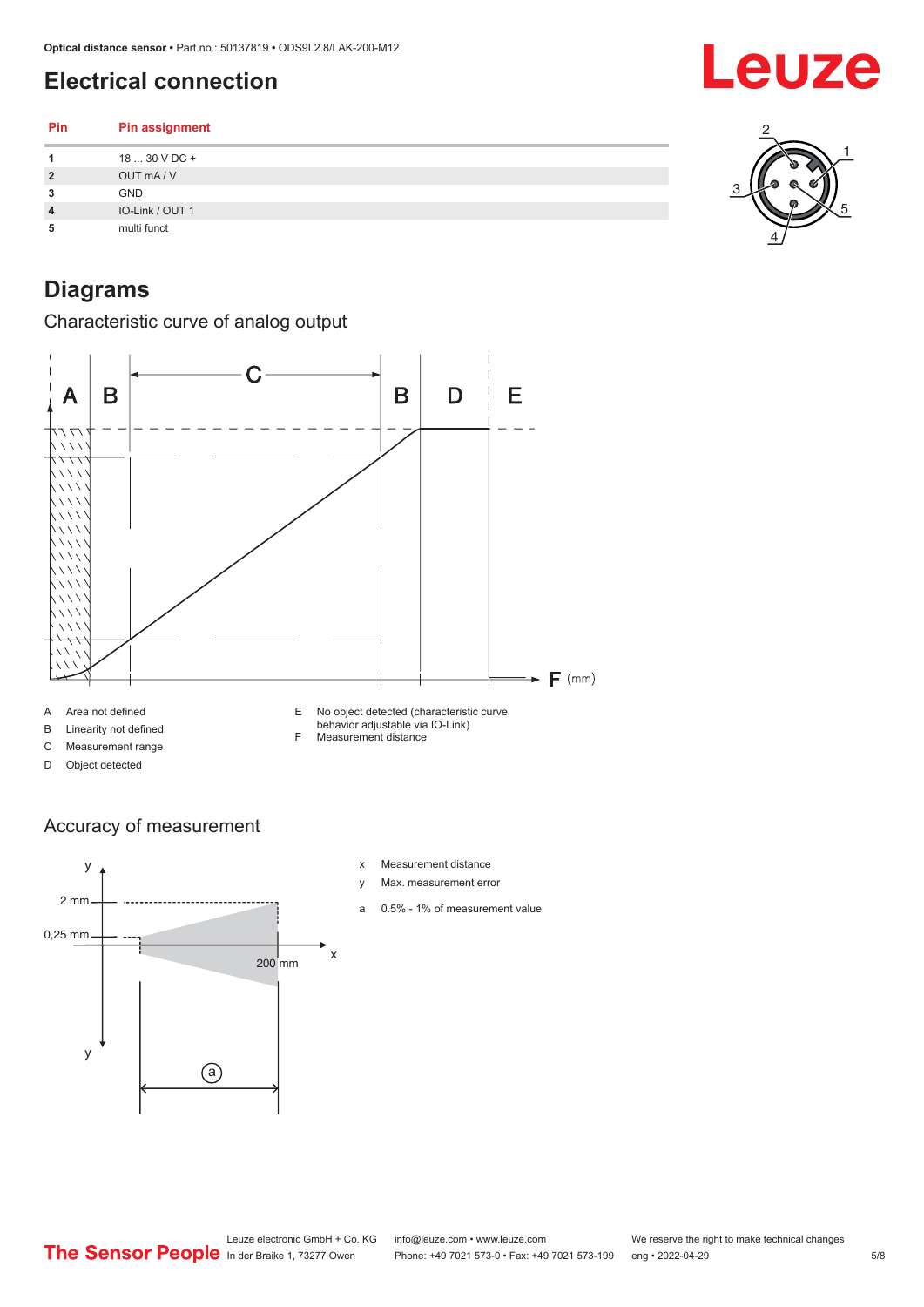## <span id="page-5-0"></span>**Operation and display**

| <b>LED</b> | <b>Display</b>           | Meaning                         |
|------------|--------------------------|---------------------------------|
|            | Green, continuous light  | Ready                           |
|            | Yellow, continuous light | Object in the measurement range |

### **Part number code**

Part designation: **ODS9XX.Y/ZAB-CCC-DDD**

| ODS9        | <b>Operating principle</b><br>Optical distance sensor of the 9 series                                                                                                                                    |
|-------------|----------------------------------------------------------------------------------------------------------------------------------------------------------------------------------------------------------|
| <b>XX</b>   | <b>Light source</b><br>L <sub>2</sub> : laser class 2<br>L1: laser class 1                                                                                                                               |
| Y           | Equipment<br>8: OLED display and membrane keyboard for configuration                                                                                                                                     |
| z           | Switching output/function OUT 1/IN: Pin 4 or black conductor<br>$L: IO-Link$                                                                                                                             |
| A           | Switching output / function OUT 2/IN: pin 2 or white conductor<br>A: Analog output<br>6: push-pull switching output, PNP light switching, NPN dark switching                                             |
| в           | Switching output / function OUT 3/IN: Pin 5<br>X: pin not used<br>6: push-pull switching output, PNP light switching, NPN dark switching<br>K: Multifunction input (factory setting: deactivation input) |
| <b>CCC</b>  | <b>Operating range</b><br>100: operating range 50  100 mm<br>200: operating range 50  200 mm<br>450: operating range 50  450 mm<br>650: operating range 50  650 mm<br>1050: operating range 50  1050 mm  |
| <b>DDD</b>  | <b>Electrical connection</b><br>M12: M12 connector                                                                                                                                                       |
| <b>Note</b> |                                                                                                                                                                                                          |
|             | $\&$ A list with all available device types can be found on the Leuze website at www.leuze.com.                                                                                                          |

### **Notes**

/!

#### **Observe intended use!**

 $\%$  This product is not a safety sensor and is not intended as personnel protection.

 $\%$  The product may only be put into operation by competent persons.

 $\%$  Only use the product in accordance with its intended use.

**Leuze**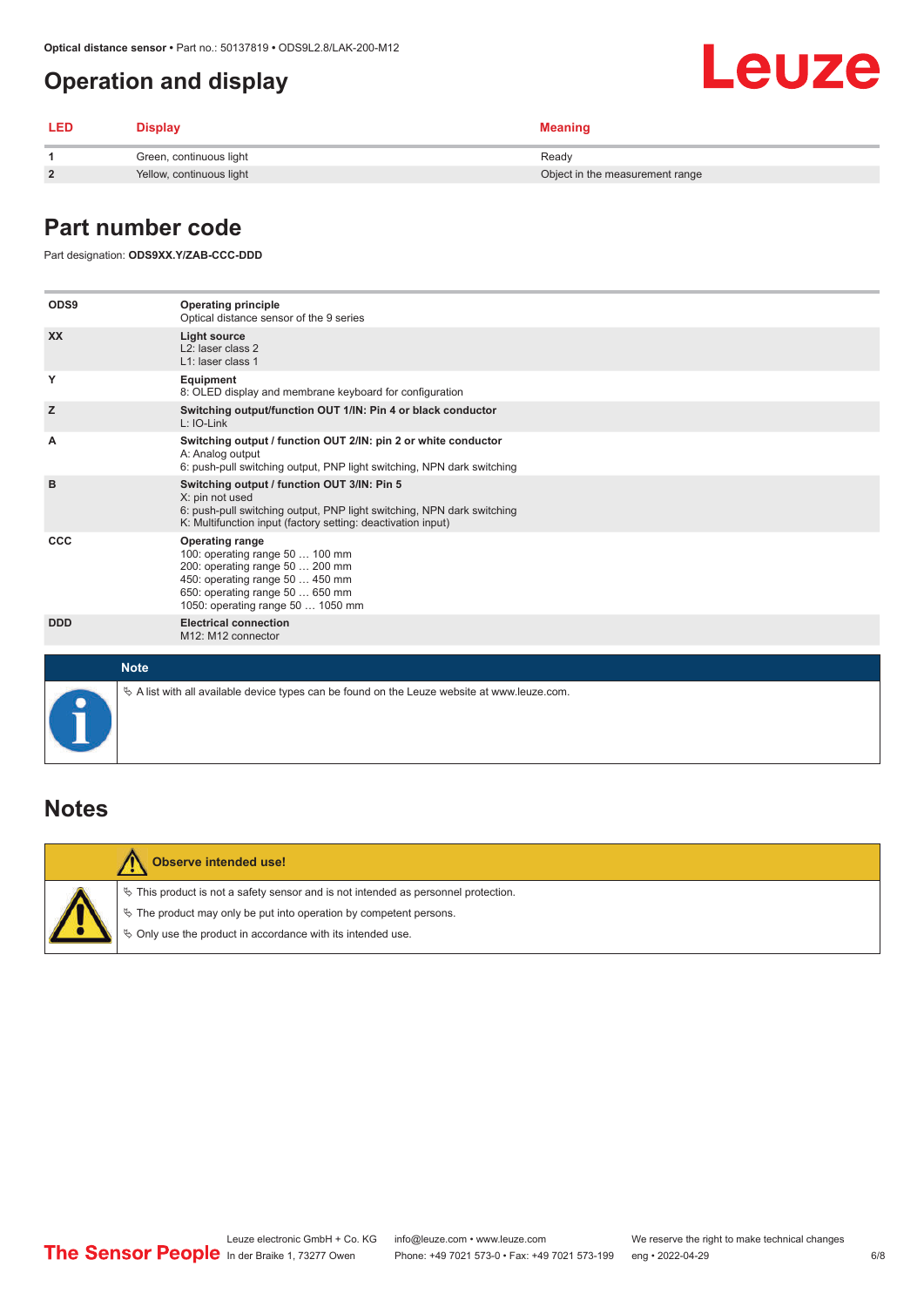### <span id="page-6-0"></span>**Notes**

Λ

# Leuze

| <b>ATTENTION! LASER RADIATION - CLASS 2 LASER PRODUCT</b>                                                                                                                                                                                                                           |
|-------------------------------------------------------------------------------------------------------------------------------------------------------------------------------------------------------------------------------------------------------------------------------------|
| Do not stare into beam!<br>The device satisfies the requirements of IEC 60825-1:2007 (EN 60825-1:2007) safety regulations for a product of laser class 2 as well as the<br>U.S. 21 CFR 1040.10 regulations with deviations corresponding to Laser Notice No. 50 from June 24, 2007. |
| $\&$ Never look directly into the laser beam or in the direction of reflected laser beams! If you look into the beam path over a longer time period, there is a risk<br>of injury to the retina.                                                                                    |
| $\&$ Do not point the laser beam of the device at persons!                                                                                                                                                                                                                          |
| $\%$ Interrupt the laser beam using a non-transparent, non-reflective object if the laser beam is accidentally directed towards a person.                                                                                                                                           |
| $\%$ When mounting and aligning the device, avoid reflections of the laser beam off reflective surfaces!                                                                                                                                                                            |
| $\&$ CAUTION! Use of controls or adjustments or performance of procedures other than specified herein may result in hazardous light exposure.                                                                                                                                       |
| $\&$ Observe the applicable statutory and local laser protection regulations.                                                                                                                                                                                                       |
| $\%$ The device must not be tampered with and must not be changed in any way.<br>There are no user-serviceable parts inside the device.<br>Repairs must only be performed by Leuze electronic GmbH + Co. KG.                                                                        |

#### **NOTE**

#### **Affix laser information and warning signs!**

Laser information and warning signs are affixed to the device. In addition, self-adhesive laser information and warning signs (stick-on labels) are supplied in several languages.

- ª Affix the laser information sheet to the device in the language appropriate for the place of use. When using the device in the US, use the stick-on label with the "Complies with 21 CFR 1040.10" note.
- ª Affix the laser information and warning signs near the device if no signs are attached to the device (e.g. because the device is too small) or if the attached laser information and warning signs are concealed due to the installation position.
- $\%$  Affix the laser information and warning signs so that they are legible without exposing the reader to the laser radiation of the device or other optical radiation.

### **Accessories**

### Connection technology - Connection cables

|   | Part no. | <b>Designation</b>     | <b>Article</b>   | <b>Description</b>                                                                                                                                                                |
|---|----------|------------------------|------------------|-----------------------------------------------------------------------------------------------------------------------------------------------------------------------------------|
| W | 50133855 | KD S-M12-5A-V1-020     | Connection cable | Connection 1: Connector, M12, Axial, Female, A-coded, 5-pin<br>Connector, LED: No<br>Connection 2: Open end<br>Shielded: Yes<br>Cable length: 2.000 mm<br>Sheathing material: PVC |
|   | 50133856 | KD S-M12-5A-V1-050     | Connection cable | Connection 1: Connector, M12, Axial, Female, A-coded, 5-pin<br>Connector, LED: No<br>Connection 2: Open end<br>Shielded: Yes<br>Cable length: 5.000 mm<br>Sheathing material: PVC |
|   | 50132077 | KD U-M12-5A-V1-<br>020 | Connection cable | Connection 1: Connector, M12, Axial, Female, A-coded, 5-pin<br>Connector, LED: No<br>Connection 2: Open end<br>Shielded: No<br>Cable length: 2.000 mm<br>Sheathing material: PVC  |